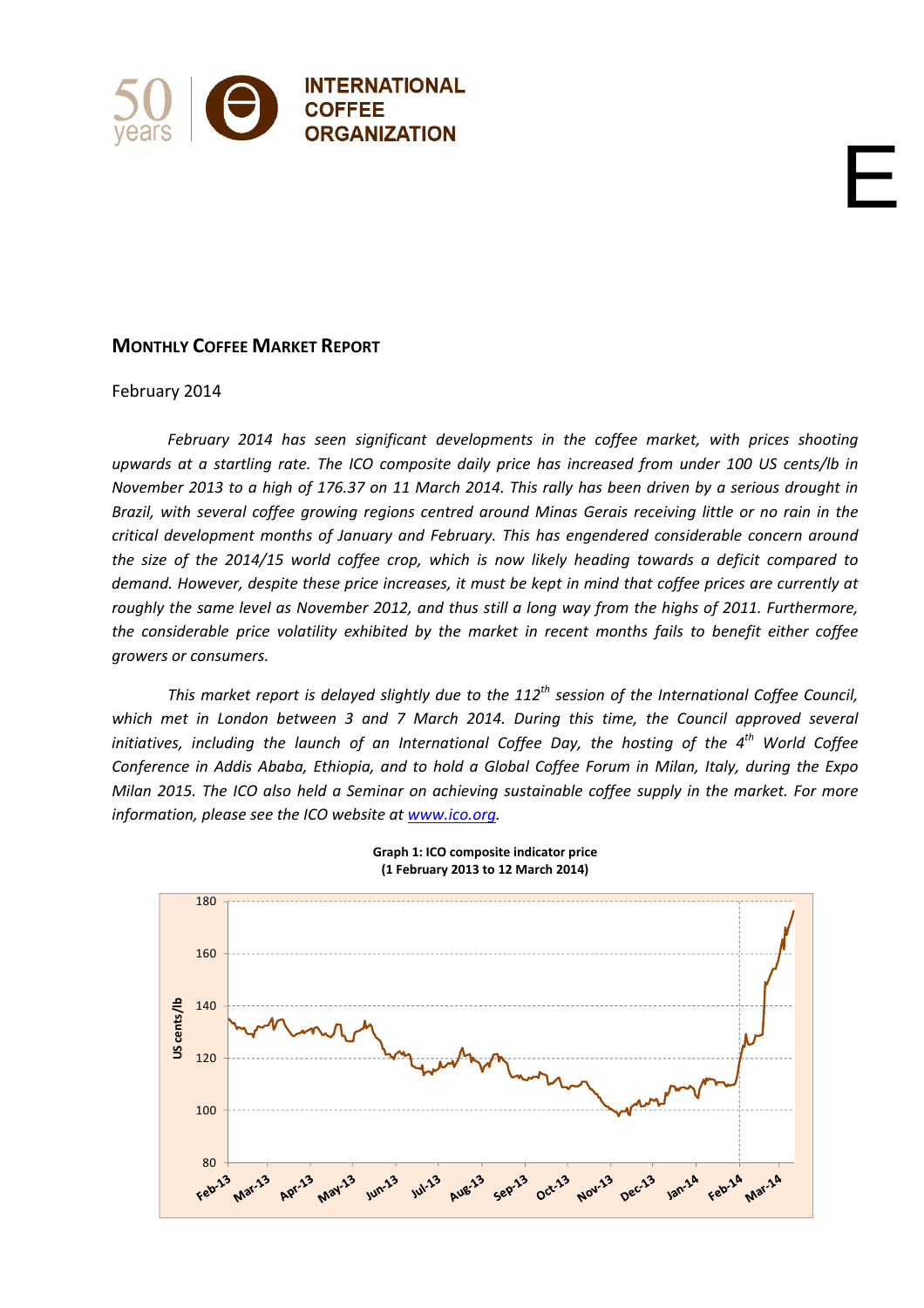#### **Market developments**

The monthly average of the ICO composite indicator price jumped by 24.4% in February compared to January 2014 to 137.81 US cents/lb, the largest monthly percentage increase since May 1997. The daily price increased by over 50% between 30 January and 10 March, as the ongoing drought in Brazil and uncertainty over the 2014/15 crop put upward pressure on prices. Arabica prices have been the primary beneficiary of this pressure, with the monthly averages of Colombian Milds, Other Milds and Brazilian Naturals all registering significant increases of 29.6%, 30.8% and 30.5%, respectively. As a result, these prices are now at their highest level since the third quarter of 2012. Robustas recorded a more modest increase, up 9.3% to 95.90 US cents/lb, their highest level since May 2013, reflecting the lower concern regarding Robusta supply.





The arbitrage between Arabica and Robusta prices has also increased significantly in this time period. The arbitrage between prices on the New York and London futures markets jumped 63.9% from 43.67 US cents/lb in January to 71.56 in February, with the daily differential exceeding 100 cents by the beginning of March (Graph 3).

**Graph 3: Daily price arbitrage between New York and London futures markets (1 February 2013 to 12 March 2014)**



Furthermore, it is notable that the monthly average of Other Milds exceeded that of Colombian Milds for the first time since April 2005, leading to a negative monthly differential of ‐1.47 US cents/lb. This differential has decreased significantly over the last year (Graph 4), as availability from Central America has been reduced, while supply from Colombia has increased.



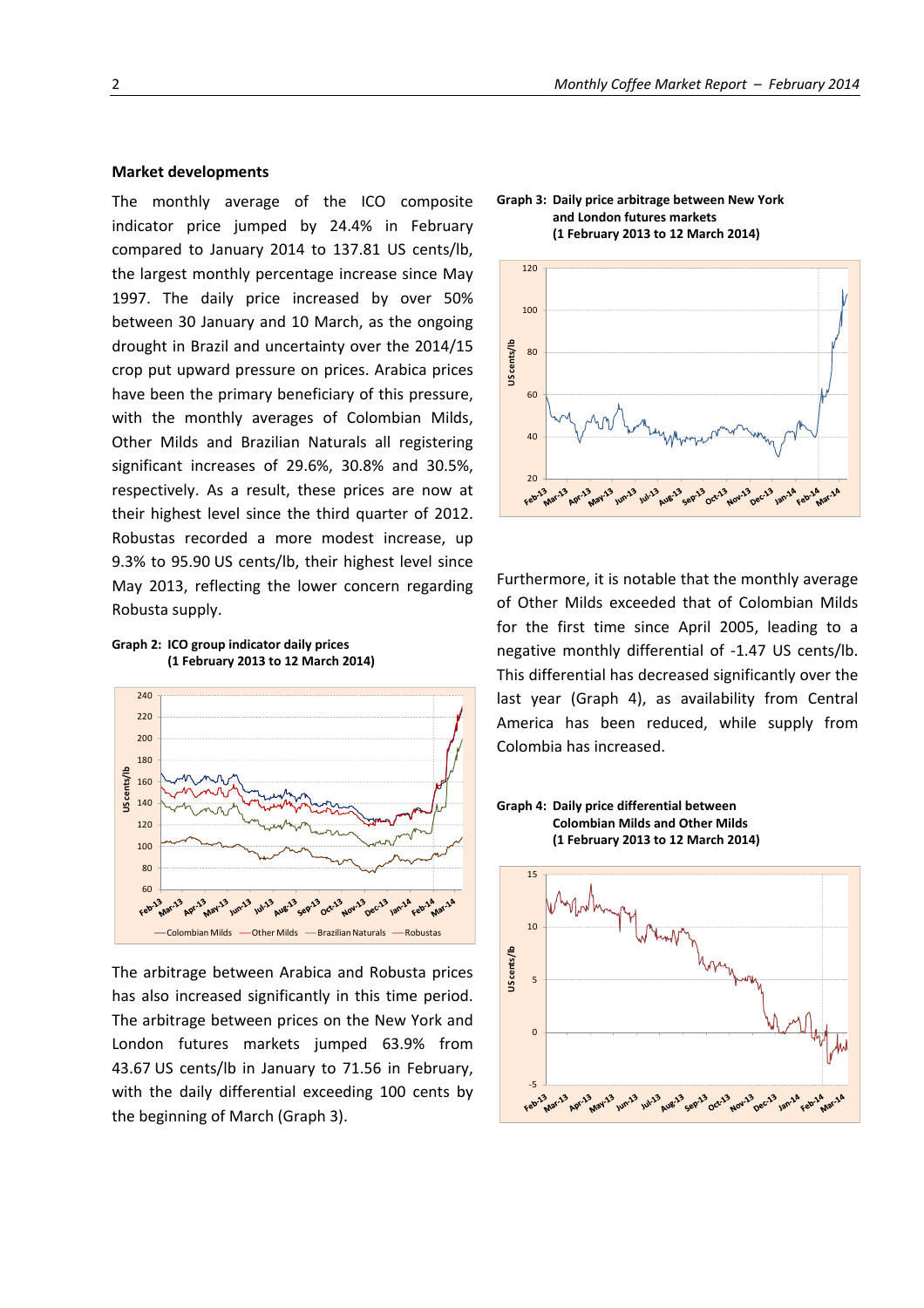Price volatility during February also increased significantly for all indicator prices. Graph 5 below shows monthly volatility of the ICO composite indicator price since February 2008, which increased to 11.5% in February 2014. This reflects the current instability in the coffee market.

**Graph 5: Volatility of the ICO composite indicator price (February 2008 to February 2014)**



In terms of market fundamentals, total coffee production for crop year 2013/14 is estimated at around 145.8 million bags, a slight 0.5% increase on the previous year. Brazil will start its 2014/15 crop year in April, with production provisionally forecast at 48.34 million bags. However, this estimate does not take into account the recent drought, and will almost certainly be revised downwards when more information becomes available.

The lack of rainfall in Brazil in January and February has been combined with very high temperatures in many coffee growing areas. According to Peter Baker, Senior Scientist at CABI, the drought is likely to hit southwest Minas Gerais particularly hard, which is where much of the state's coffee is grown. The total rainfall deficit in January and February is approaching 500mm (Figure 1), and it is considered unlikely that there has been any comparably severe event since at least 1950.

**Figure 1: Rain deficit in Minas Gerais (January and February 2014)<sup>1</sup>**



<sup>1</sup> *Source: Dr Peter Baker, CABI http://www.ico.org/news/PETER%20BAKER.pdf*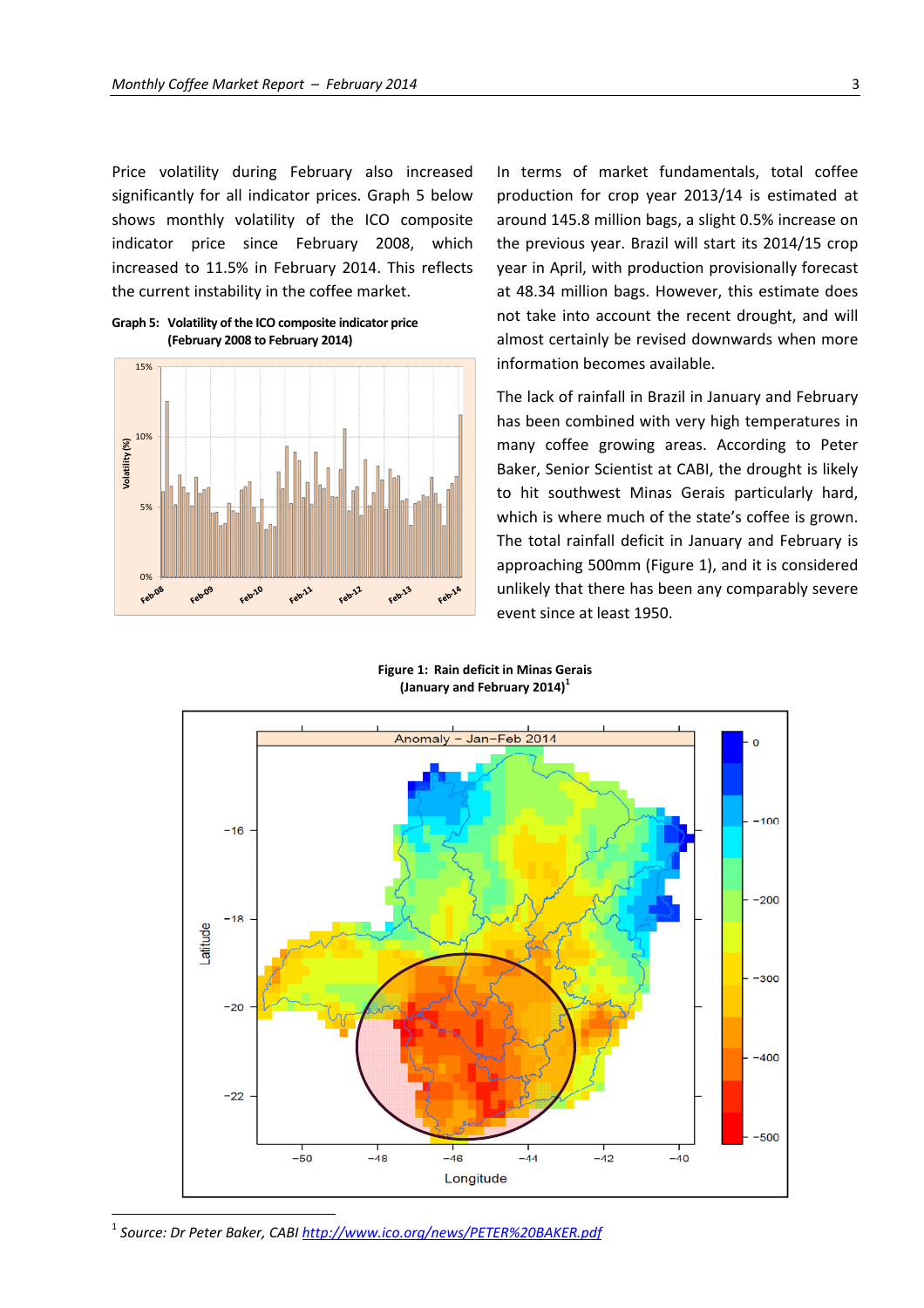In Central America, an updated estimate from PROMECAFÉ of the damage from coffee leaf rust suggests that the effect in 2013/14 might not be as bad as previously envisaged. However, as can be seen in Table 1 below, almost a quarter of total production in the region is believed to be lost between 2011/12 and 2013/14. Furthermore, a recent announcement from AMECAFÉ, the national coffee association in Mexico, suggests that production in 2013/14 might be significantly lower than 2012/13, as heavy rains exacerbate the spread of coffee leaf rust.

Finally, information received from Colombia shows that production in February 2014 reached 874,000 bags, 40% higher than February 2013. This brings production in the last twelve months to 11.3 million bags, emphasising the ongoing recovery.

Total exports in January 2014 amounted to 8.7 million bags, 8.4% less than January 2013. Robusta exports were 17.2% lower, as exports from Vietnam and Indonesia have been limited, despite the large crop expected this crop year. If coffee prices continue to rise, however, it is likely that more of this coffee will be released to the market. Shipments of Other Milds from Central America were also lower, by around 10%, while Colombian Milds increased by a significant 23.4%.

Certified stocks of Robusta on the London futures market have decreased further to 404,000 bags, the lowest level on ICO records, while stocks of Arabica on the New York market have maintained a level of around 3 million bags.

|                    | <b>Production losses</b> |         |                   | % change in production | <b>Total value lost</b> |  |
|--------------------|--------------------------|---------|-------------------|------------------------|-------------------------|--|
|                    | 2012/13                  | 2013/14 | <b>Cumulative</b> | 2011/12 - 2013/14      | (US\$ million)          |  |
| Costa Rica         | 72 067                   | 306 667 | 378733            | $-4.5%$                | 46.0                    |  |
| Dominican Republic | 142 600                  | 127 285 | 269885            | $-29.8%$               | 19.0                    |  |
| El Salvador        | 200 023                  | 172 500 | 372 523           | $-26.8%$               | 25.9                    |  |
| Guatemala          | 498 333                  | 188 600 | 686 933           | $-18.5%$               | 28.3                    |  |
| <b>Honduras</b>    | 904 667                  | 606 050 | 1510717           | $-28.9%$               | 90.9                    |  |
| Jamaica            | 0                        | 6049    | 6 0 4 9           | $-28.1%$               | 0.9                     |  |
| Nicaragua          | 44 007                   | 306 667 | 350 673           | $-32.1%$               | 46.0                    |  |
| Panama             | 29 202                   | 42 167  | 71 3 69           | $-5.2%$                | 6.3                     |  |
| <b>TOTAL</b>       | 1890899                  | 1755984 | 3 646 883         | $-24.1%$               | 263.3                   |  |

### **Table 1: Effect of coffee leaf rust in Central America**

In 60kg bags

*Source: PROMECAFÉ*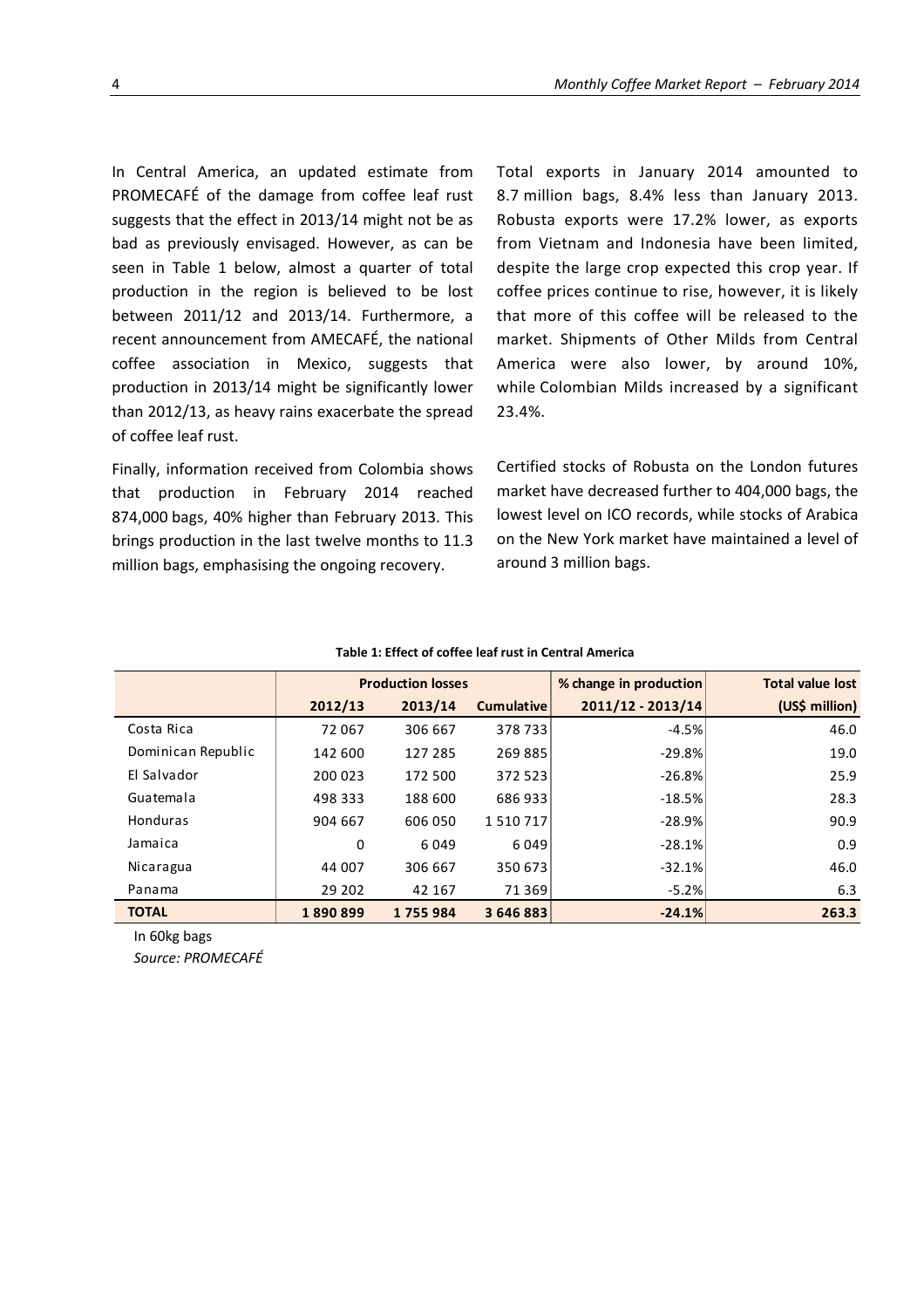|                         | <b>ICO</b>                          | Colombian |                   | <b>Brazilian</b> |          |           |         |
|-------------------------|-------------------------------------|-----------|-------------------|------------------|----------|-----------|---------|
|                         | Composite                           |           | Milds Other Milds | <b>Naturals</b>  | Robustas | New York* | London* |
| <b>Monthly averages</b> |                                     |           |                   |                  |          |           |         |
| $Feb-13$                | 131.51                              | 161.70    | 149.46            | 136.63           | 104.03   | 144.89    | 94.41   |
| $Mar-13$                | 131.38                              | 161.53    | 149.78            | 133.61           | 106.26   | 141.43    | 97.22   |
| Apr-13                  | 129.55                              | 161.76    | 149.81            | 132.62           | 101.68   | 139.91    | 93.15   |
| $May-13$                | 126.96                              | 158.35    | 147.19            | 130.29           | 99.18    | 138.64    | 91.07   |
| Jun-13                  | 117.58                              | 147.55    | 138.26            | 120.01           | 90.79    | 126.37    | 81.82   |
| $Jul-13$                | 118.93                              | 147.46    | 138.39            | 119.47           | 95.21    | 125.27    | 85.34   |
| Aug-13                  | 116.45                              | 143.26    | 135.15            | 116.81           | 94.01    | 122.31    | 84.10   |
| $Sep-13$                | 111.82                              | 138.60    | 132.28            | 112.65           | 87.78    | 119.55    | 77.89   |
| $Oct-13$                | 107.03                              | 133.83    | 128.70            | 109.57           | 83.70    | 117.05    | 73.47   |
| Nov-13                  | 100.99                              | 124.65    | 122.02            | 102.57           | 79.71    | 109.10    | 69.32   |
| $Dec-13$                | 106.56                              | 126.54    | 125.97            | 107.40           | 87.89    | 114.12    | 76.74   |
| Jan-14                  | 110.75                              | 132.90    | 132.73            | 114.02           | 87.73    | 120.92    | 77.25   |
| $Feb-14$                | 137.81                              | 172.22    | 173.64            | 148.74           | 95.90    | 156.68    | 85.12   |
|                         | % change between Feb-14 and Jan-14  |           |                   |                  |          |           |         |
|                         | 24.4                                | 29.6      | 30.8              | 30.5             | 9.3      | 29.6      | 10.2    |
| <b>Annual averages</b>  |                                     |           |                   |                  |          |           |         |
| 2009                    | 115.67                              | 177.43    | 143.84            | 115.33           | 74.58    | 128.40    | 67.69   |
| 2010                    | 147.24                              | 225.46    | 195.96            | 153.68           | 78.74    | 165.20    | 71.98   |
| 2011                    | 210.39                              | 283.84    | 271.07            | 247.61           | 109.21   | 256.36    | 101.23  |
| 2012                    | 156.34                              | 202.08    | 186.47            | 174.97           | 102.82   | 179.22    | 91.87   |
| 2013                    | 119.51                              | 147.87    | 139.52            | 122.23           | 94.16    | 129.41    | 84.45   |
|                         | % change between 2013 and 2012      |           |                   |                  |          |           |         |
|                         | $-23.6$                             | $-26.8$   | $-25.2$           | $-30.1$          | $-8.4$   | $-27.8$   | $-8.1$  |
| Volatility (%)          |                                     |           |                   |                  |          |           |         |
| $Jan-14$                | 7.2                                 | 8.0       | 7.9               | 9.5              | 5.1      | 9.4       | 5.7     |
| Feb-14                  | 11.5                                | 12.8      | 13.0              | 14.7             | 7.7      | 15.8      | 8.6     |
|                         | Variation between Feb-14 and Jan-14 |           |                   |                  |          |           |         |
|                         | 4.4                                 | 4.8       | 5.1               | 5.2              | 2.6      | 6.3       | 2.9     |

**Table 2: ICO indicator prices and futures prices (US cents/lb)**

\* Average price for  $2^{nd}$  and  $3^{rd}$  positions

## **Table 3: Price differentials (US cents/lb)**

|          | Colombian<br><b>Milds</b>                   | Colombian<br><b>Milds</b>           | <b>Milds</b>    | Colombian Other Milds Other Milds   |                 | <b>Brazilian</b><br><b>Naturals</b> | New York* |
|----------|---------------------------------------------|-------------------------------------|-----------------|-------------------------------------|-----------------|-------------------------------------|-----------|
|          | <b>Other Milds</b>                          | <b>Brazilian</b><br><b>Naturals</b> | <b>Robustas</b> | <b>Brazilian</b><br><b>Naturals</b> | <b>Robustas</b> | <b>Robustas</b>                     | London*   |
| $Feb-13$ | 12.24                                       | 25.07                               | 57.67           | 12.83                               | 45.43           | 32.60                               | 50.48     |
| $Mar-13$ | 11.75                                       | 27.92                               | 55.27           | 16.17                               | 43.52           | 27.35                               | 44.21     |
| Apr-13   | 11.95                                       | 29.14                               | 60.08           | 17.19                               | 48.13           | 30.94                               | 46.76     |
| May-13   | 11.16                                       | 28.06                               | 59.17           | 16.90                               | 48.01           | 31.11                               | 47.57     |
| $Jun-13$ | 9.29                                        | 27.54                               | 56.76           | 18.25                               | 47.47           | 29.22                               | 44.55     |
| $Jul-13$ | 9.07                                        | 27.99                               | 52.25           | 18.92                               | 43.18           | 24.26                               | 39.93     |
| Aug-13   | 8.11                                        | 26.45                               | 49.25           | 18.34                               | 41.14           | 22.80                               | 38.21     |
| $Sep-13$ | 6.32                                        | 25.95                               | 50.82           | 19.63                               | 44.50           | 24.87                               | 41.66     |
| $Oct-13$ | 5.13                                        | 24.26                               | 50.13           | 19.13                               | 45.00           | 25.87                               | 43.58     |
| $Nov-13$ | 2.63                                        | 22.08                               | 44.94           | 19.45                               | 42.31           | 22.86                               | 39.78     |
| $Dec-13$ | 0.57                                        | 19.14                               | 38.65           | 18.57                               | 38.08           | 19.51                               | 37.38     |
| Jan-14   | 0.17                                        | 18.88                               | 45.17           | 18.71                               | 45.00           | 26.29                               | 43.67     |
| $Feb-14$ | $-1.42$                                     | 23.48                               | 76.32           | 24.90                               | 77.74           | 52.84                               | 71.56     |
|          | % change between Feb-14 and Jan-14          |                                     |                 |                                     |                 |                                     |           |
| $*$ A    | -935.3<br>$\cdots$ $\cdots$ ond<br>$-1$ ord | 24.4<br>$-1.543 -$                  | 69.0            | 33.1                                | 72.8            | 101.0                               | 63.9      |

Average price for  $2^{nd}$  and  $3^{rd}$  positions